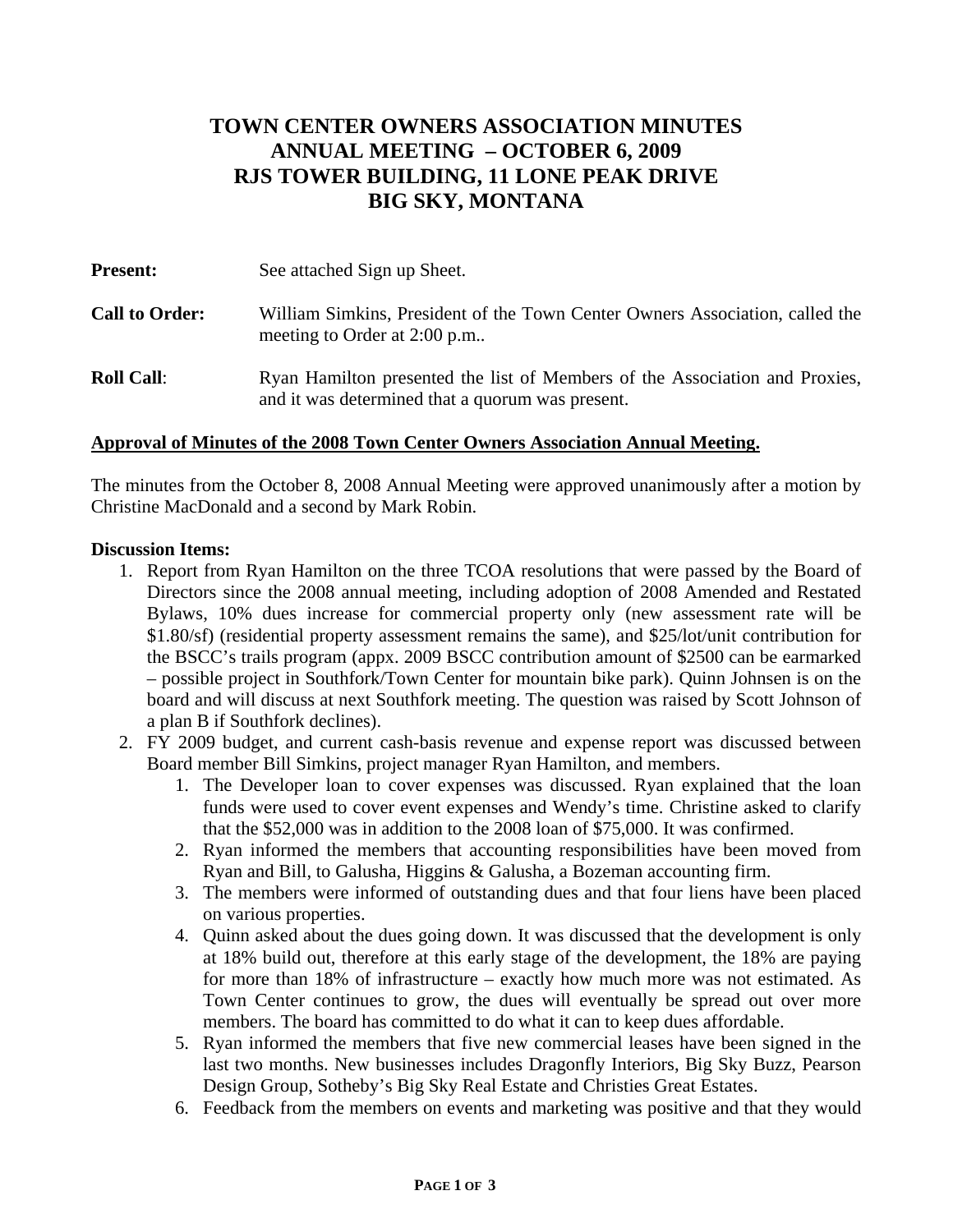like to see it continue as it brings life and recognition to Town Center.

- 7. At the end of October, 2009 master developer and the Big Sky Arts Council will sumbit a zone text amendment to add outdoor concerts as a conditional use in the TCR zone.
- 8. Scott Johnson asked about Nordic trails expansion. A meeting is already scheduled with Herb Davis from Lone Mountain Ranch.
- 9. The ice skating rink will be located at Fire Pit Park again in 2009-2010. Discussions have taken place about a rink with boards and a hockey league being established. Town Center could provide the land, but the community would need to establish a local hockey league.
- 10. Insurance coverage was purchased to insure property (lightpole bases, entry monument(s), fire pit park, bus shelter, audio equipment, etc). Landscaping, street and parking lot trees, etc are self-insured.
- 11. Maintenance and repairs Alpine Property Management is under contract for amount of about \$25,000/yr for all snowshoveling, and other maintenance. The 2009 contract with Big Sky Landscaping was renegotiated at lower rate and remains with the local business. Town Center mowed less, saving funds. Iszler is contracted for snow plowing of the roads and parking lots. Cheryl Ridgley asked if snowplowing could be improved on Ousel Falls Rd especially near The Goode Place. The new Ousel Falls Road RID will be responsible for Ousel Falls starting in the fall of 2010.
- 12. Utilities all parking lot and street light poles are owned by Northwestern Energy, and most concrete light pole bases are owned by the TCOA . Water is on a tiered/meter cost and that has increased substantially.
- 13. Reserves are not being built up as much as the board would like. Cherly Ridgely recognized that all of the owners in the TC are fortunate that the Simkins family, master developer of the project, is in a solid financial position by owning the property without debt. She asked who would be responsible for the TCOA if the master developer unexpectedly no longer controlled the project? Ryan Hamilton and Bill Simkins responded that if this happened, the present assessments could cover necessary services like snowplowing, lighting, insurance, professional review, etc. With the development only 18% built out, this relatively small 'tax' base is covering probably upwards of 40% of the infrastructure, and this gap should continue to decrease as the project is built out.
- 14. The Board of Directors then approved the budget for FY 2009.

## Report of Committees:

- a. Architectural Committee Update covered earlier
- b. Town Center Updates the question was asked about development currently being planned. The five new commercial leases/businesses was revisited and three new inquiries were posted on Oct. 2. The hotel is waiting financing to move forward. Big Sky qualifies for USDA funding so the hotel and Morningstar projects are pursuing that.
- c. New, itemized design of assessment invoice. The new format breaks down the allocation of funds, similar to a County tax bill.
- d. New RID; for Town Center owners, this new new County-imposed tax of about \$160/unit or lot/year, will begin Fall 2010. Everyone in the County-approved (both Madison and Gallatin) RID boundary will pay their respective RID tax.
- e. \$25/unit/lot/year for BSCC trails maintenance covered earlier
- f. Events to support commercial district, enhance residential area